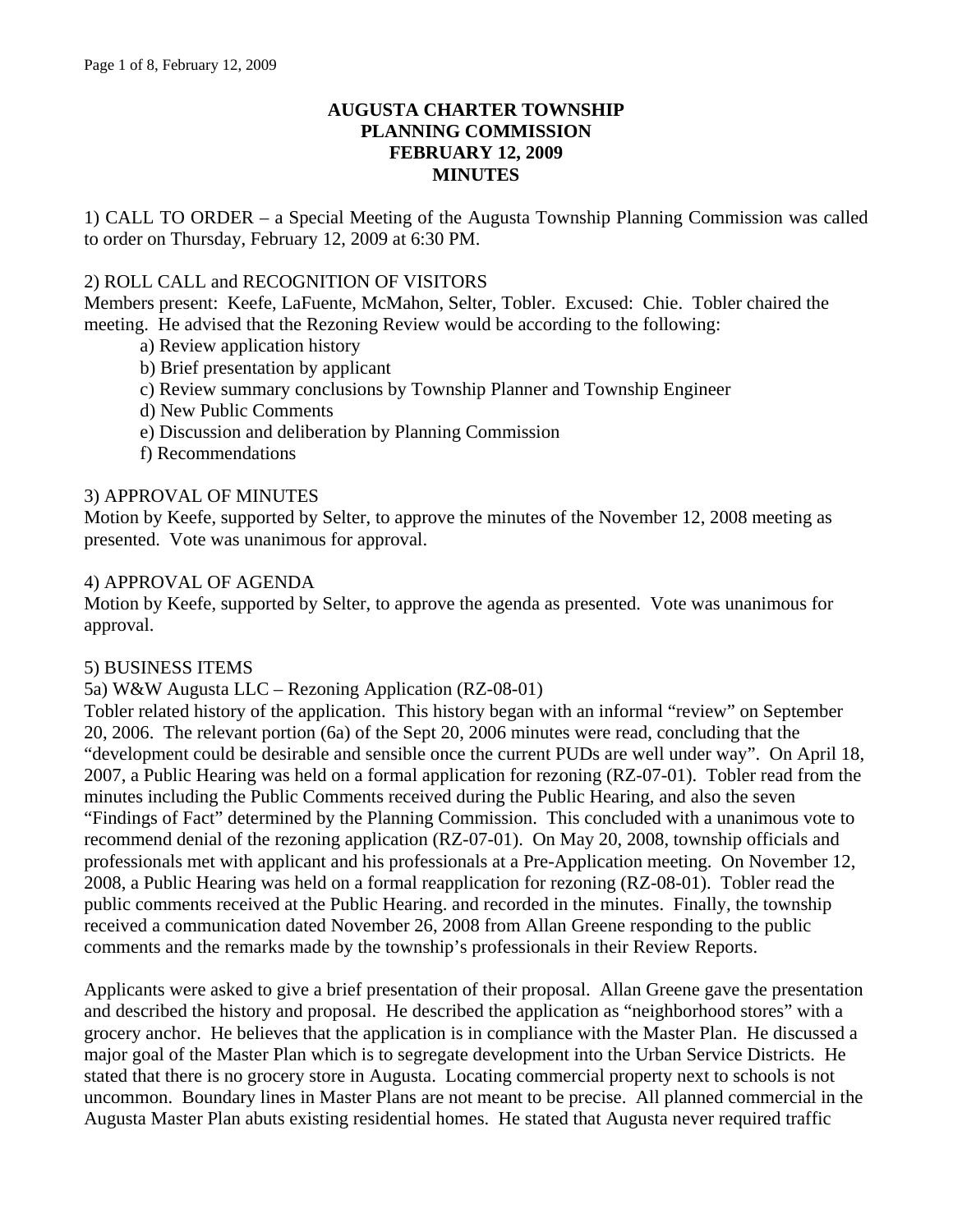studies in the PUD reviews, but W&W performed one for this rezoning per request of the township. He called the current issues being raised as being Site Plan issues, not rezoning. The current request is for Conditional Rezoning with restrictions proposed by the applicant. These restrictions were intended to reduce concerns due to the proximity to Lincoln Schools. The school Superintendent and Board did not express concerns regarding the rezoning other than being asked to financially contribute to Road improvements. The project will be phased and based upon market demand. A meeting was held with the neighbors to try to resolve conflicts. The proposed buffers are adequate.

McMahon asked whether the "demand" study was local. Answer: 3 miles is a typical radius; 6 miles was used for the current study.

Planner Don Wortman was asked to review the conclusions of the October 28, 2008 Review Report. If the property was rezoned to General Commercial, this could allow many uses. Is the proposal consistent with the 2005 Master Plan? 60% no. How does it fit? Is there a need? Conclusions are on pages 11 and 12 of the report. The proposal is oddly shaped. It doesn't integrate well with existing and future residential uses. In today's market, there probably is not a need. A concern is whether this would dilute the viability of the villages of Willis and Whittaker. Road capacity and traffic impacts are a concern, as well as the compatibility with Lincoln Schools.

Engineer Bill Craigmile was asked to review the conclusion of the October 13, 2008 Review Report. He reported that there were concerns regarding some details of the traffic study and traffic distribution. More importantly, at present there is no sewer capacity available due to contractual obligations.

Comments from the public were invited at this point. Dale Goodwin was present with his family to restate his strong opposition to the project based on compatibility with the Master Plan. He believes that deviating from the Master Plan now will set a precedent. Also, although Mr. Gershenson may be a high quality developer, the property might be sold shortly after the rezoning comes into effect.

There were no additional comments from the public.

Tobler indicated that he had prepared a draft "Findings of Fact" that he would like to read into the record. These statements could then be used as a basis for further discussion and deliberation.

[Start of Findings of Fact]

# **FINDINGS OF FACT – FEBRUARY 12, 2008**

# **ROADS**

1) In 2002, the Planning Commission deliberated the impacts of the Belle Mead PUD on traffic at the Willis/Whittaker intersection. The Planning Commission was assured that a deal had been arranged between the developer, Lincoln Schools, the Road Commission and the Township to widen the Willis/Whittaker intersection with exclusive left-turn lanes and to signalize the intersection. Acceleration lanes in front of the PUD and Lincoln High School were also to be provided.

2) Applicant's Transportation Impact Study notes on page 11 that this construction is currently planned (for year 2005) as well as the widening of Whittaker Road from 2 to 5 lanes (years 2011-2015). Applicant contends that with these planned improvements that the added 12,181 daily trips (page 12)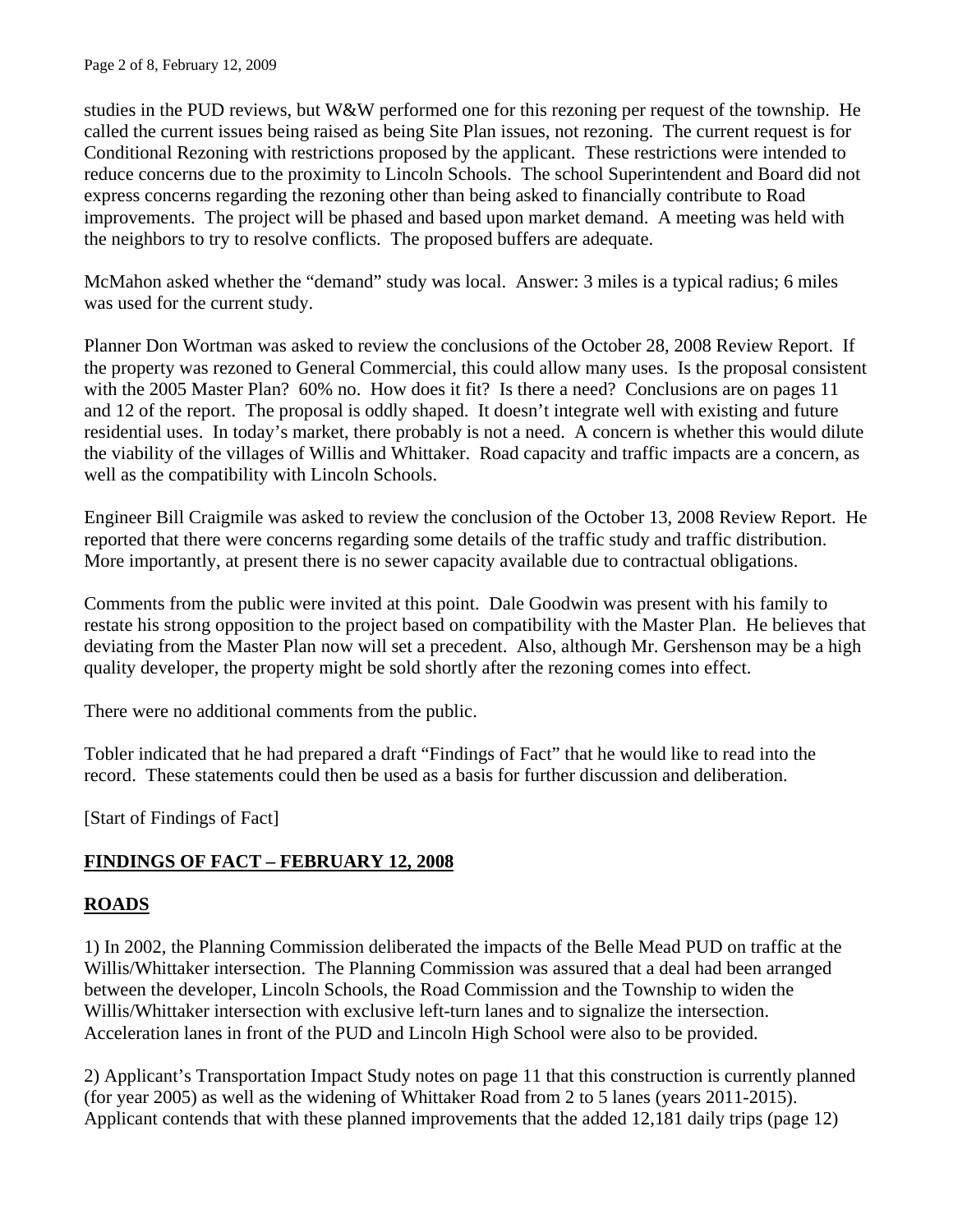generated by the grocery store and retail space will not create a problem. However, without these improvements, applicant's Study indicates that the Level of Service will deteriorate from the existing E [38.3 seconds] to F [633.5 seconds] in 2010 with the proposed shopping center (page 29). The 12,181 added daily trips more than double the existing traffic level, which was indicated in an earlier report to be about 8000 daily trips.

3) Contrary to applicant's assertions, improvements to the Whittaker/Willis intersection are NOT included in the latest Washtenaw County Road Commission Five Year Capital Improvement Plan (37 projects) published October 21, 2008 for years 2009 to 2013. This \$1.3M project is shown in the list of 44 unfunded projects. Further, the possible widening of Whittaker Road to 5 lanes is not even mentioned in the 5 Year Capital Improvement Plan. Applicant's Study also recommends other improvements having substantial costs between Willis and Bemis Roads which are not included in the Capital Improvement Plan, and hence are not likely to occur. Contrary to applicant's assertions (p3, Nov 12 communication), the Planning Commission did review certain traffic studies and did require a joint traffic study to be developed by the 3 PUD applicants in 2004, which would include the combined impacts and also extend to US23 and I94. Despite this agreement by the 3 PUD developers, said traffic study was never performed.

4) Applicant states that "If the site is developed as zoned, neither the County nor the Township could require roadway improvements to be constructed with the approval of the site plan". Given that the necessary road improvements are NOT included in the Five Year Capital Improvement Plan, it is reasonable to conclude that these necessary improvements will NOT occur in the foreseeable future beyond those five years. The applicant's Study demonstrates that without these improvements, the existing road infrastructure is inadequate. At a December conference, MTA Executive Director Larry Merrill was specifically asked whether the lack of road infrastructure was a valid reason for denying a rezoning request. The answer was a definite "Yes". Although the current application is for Conditional Rezoning, "an owner of land may voluntarily offer in writing conditions related to the use and/or development of land for which the rezoning is requested. The offer of conditions may be amended during the process of rezoning consideration provided that any amended or additional conditions are entered voluntarily by the owner" (C/W report Oct 28, 2008).

# **SEWER**

Applicant states "Public sewer and water service are readily accessible to the Property" (page 2 Appendix 1 of the application). The applicant states: "The Township's consultants raise very vague and unspecified concerns regarding site plan issues". "Although we are fully convinced from our extensive review of Township records that there is adequate sewer capacity for our project, if it turns out that is not the case, it would be simply constrain the size of the development" (page 5, November 26, 2008).

The Township's Engineering Professionals have reported that there is ZERO available capacity in the existing sewer pipe on Whittaker Road in front of applicant's property. 100 Percent of the pipe capacity has been contractually obligated for many years via Part 41 Permits with MDEQ and Lincoln Farms. At this time, ZERO additional sewer taps can be permitted, and NOTHING is available for the proposed development.

# **STORM WATER**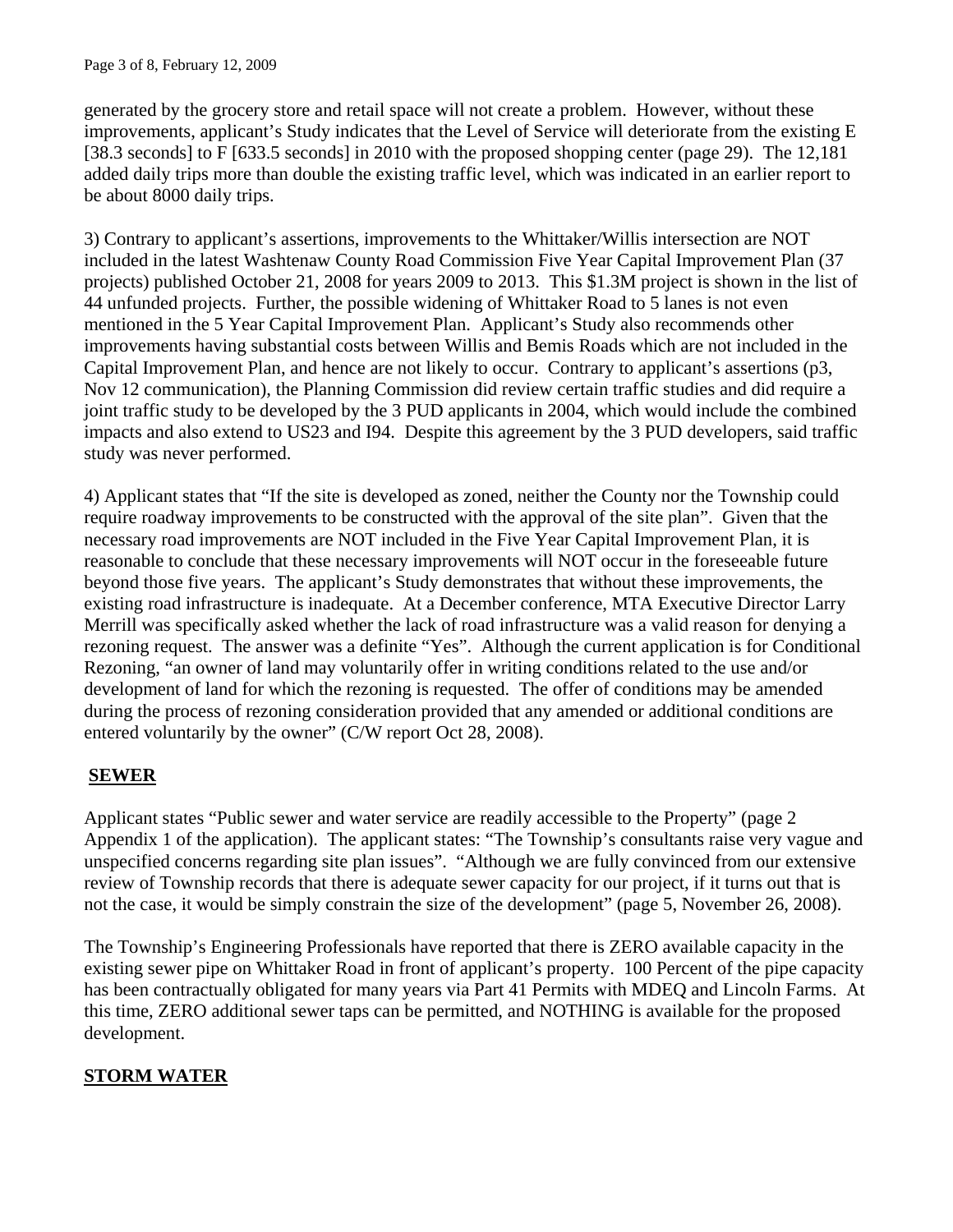Applicant states: "The subject property can provide storm water management facilities that will meet or exceed the typical standards of the Washtenaw County Drain Commissioner". "The detention basin discharge rate was assumed at 0.085 cfs/ac of property area. The WCDC typical rate allowed for detention basin discharge is 0.15 cfs/ac."

Several years ago, a Board of Determination was held for the entire John Bird Drain. The WCDC presented evidence that the drain was in very poor condition and required extensive cleaning and even re-engineering to support development. Existing flooding has been reported on properties at the Willis Road location for example due to poor drain condition.

As a result, Lombardo Properties entered into an agreement with the WCDC to determine the necessary improvements to the drain to support their proposal, and agreed to bear all costs. The current applicant had the opportunity to participate on the committee which met monthly for about 2 years, but did not except for one meeting according to available records. Last year, Lombardo either terminated this project, or placed the project on hold for the indefinite future. No drain improvements have been made or are currently planned to our knowledge.

Given this, it appears unlikely that the applicant would be able to obtain the required Certificate of Outlet. Further, I discussed the proposal with Chief Deputy Drain Commissioner Dennis Wojcik prior to the November public hearing. Since there is no application before the Drain Commission, by policy they do not provide written comment.

He agreed with my understanding of the status of John Bird Drain. He also indicated that it would be probable that the Drain Commission would apply the same standards as were applied to the Lombardo project, namely that the high water level of the receiving stream, Paint Creek, could not be any worse than existing conditions. This is a much stricter standard than the "typical standards of the Washtenaw County Drain Commission". Mr. Wojcik wondered how this standard could be met without resorting to a "retention basin" instead of the standard "detention basin" design. A retention basin would require favorable soil conditions not usually found in Augusta Township.

# **MASTER PLAN**

1) The proposed rezoning is not consistent with the Master Plan's objective of promoting commercial development that integrates well with existing residential uses. The proposal appears to be similar to, although downsized from, the Paint Creek Crossing Kroger mall just 4 miles to the north. This is a much more intensive use than those envisioned in the Master Plan. Further, the current zoning is primarily Ag/Residential which supports 1 acre homesteads, instead of "Agriculture" as repeatedly and erroneously stated in the Applicant's application and arguments.

The current Master Plan (adopted December 14, 2004 and revised 2007 regarding Farmland Preservation) generally shows the subject area planned for Single Family Residential II (2 dwellings per acre) except for some commercial uses at the NE corner of Willis/Whittaker. A previous Master Plan of October 1992 shows a similar plan. Both Plans precede the applicant's financial interests in the area. Given this, claims of a "Taking" appear to be inappropriate. The existing Lincoln School facility is admittedly an intensive use, but has previously existed for a long period of time. The "interface" between the school and the adjacent existing residential use to the east (mixed with existing agricultural use) has existed for a long time, and it is reasonable to believe that all residents in that area are comfortable with this existing interface. The Master Plan was written to deliberately consider and "honor" what already exists at this interface.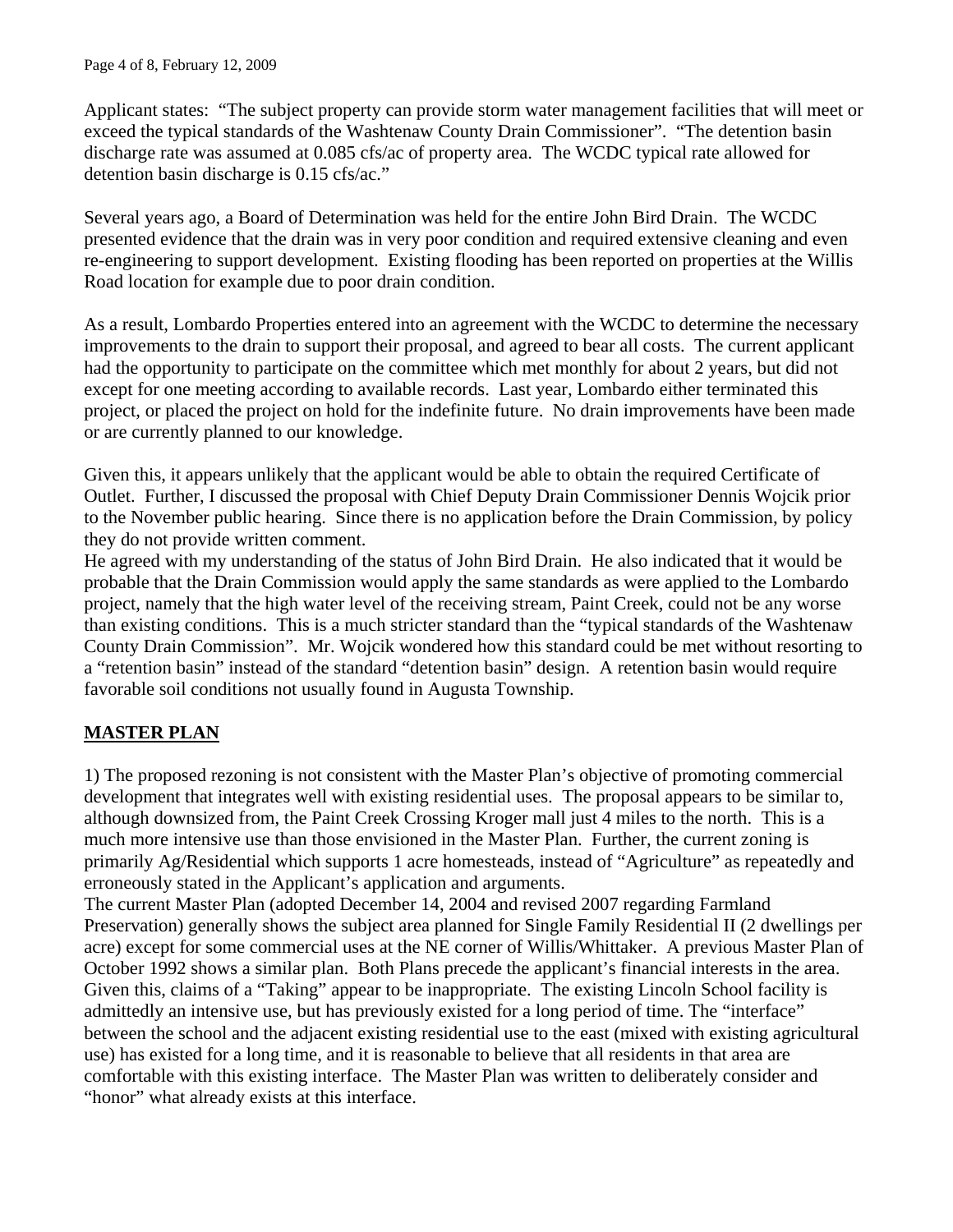The proposed rezoning is intended to allow a much more intensive use along this interface. Although the Lincoln School administration has not provided significant comment on the proposal, citizen members of the Lincoln School Community have. This input was received not only for the current application, but during the visioning sessions held concurrently with the development of the Master Plans of 2004 and 1992 and others. The desire to limit commercial growth close to the school facility was clearly expressed.

The commercial areas in the Master Plan at the NE and SE corner of Willis/Whittaker have existed for a long period of time, in some respects well before 1985 or so. The area at the NE was modified around 1985 or so to accommodate a specific request of a developer to build a mini strip mall. This developer abandoned his proposal literally a few days after the township adopted the requested rezoning for the developer. The existing mixed uses on this corner area are constantly evolving, and have changed on their own from a more commercial use (an electric motor store and a HVAC business) to less intensive uses (a church and a Doggy Day Care).

During the deliberations of the current 2004 Master Plan, every effort was made to accommodate the active PUD proposals on the table at that time. The Lombardo proposals included a proposed commercial area at the SW corner which included the 5 homes mentioned in the applicant's November letter, and hence this was included in the Master Plan. The combined PUD proposals for Paint Creek Village and Paint Creek West, Augusta Farms, and River Park were coordinated with the respective developer's approval to share in the development of the required infra structure in the Urban Service District. Since that time, the River Park and Augusta Farms PUD proposals have been formally abandoned, and the Paint Creek proposals have been inactive since about 2005, and have expired. Without the active participation of these PUDs, there no longer exists a viable plan to provide and meet the infra structure needs relating to roads, sewer and water, and storm water.

### **CONCERN REGARDING VIABILITY FOR SUCH COMMERCIAL DEVELOPMENT**

In 2004, the following residential developments were actively planned by developers: Paint Creek Village, Paint Creek West, Belle Mead, Kensington, Augusta Farms, Lincoln Farms, Lincoln Pines, Augusta Commons, River Park, Augusta on the Lake, Eagles Landing, Augusta Crossings, Autumn Ridge, et.al. Today, only Belle Mead, Lincoln Pines and Augusta Commons are active at extremely low levels. Hence the expected future demand for commercial uses is gone for the foreseeable future. Necessarily, plans for the corresponding infra structure improvements have been tabled, and are not available for the current proposed development, which has been assumed in the Rezoning application.

Applicant provides limited Market Demand and Opportunity Gap Analysis in the proposal. The section on "Planned Demand" is completely obsolete, and was so before the Application was made. The proposed 10 Minute Trade Area includes an existing and competing Kroger mall just 4 miles from the proposed site, and much of the Trade Area is outside of the township boundaries. Furthermore, other malls in Belleville and Milan compete with their own 10 Minute Trade Area, and subtract from the claimed clientele.

At the MTA January 2009 Annual Conference, speaker Carmine Avantini AICP commented that current projections indicate that "one third of retail outlets will fail in 2009" (What Your Planning Commission Should Be Doing Now). He also indicated that Townships should be seeking Performance Bonds and other financial guarantees, where ever possible, against the likelihood of vacant storefront properties and the associated problems to the Township and neighborhoods.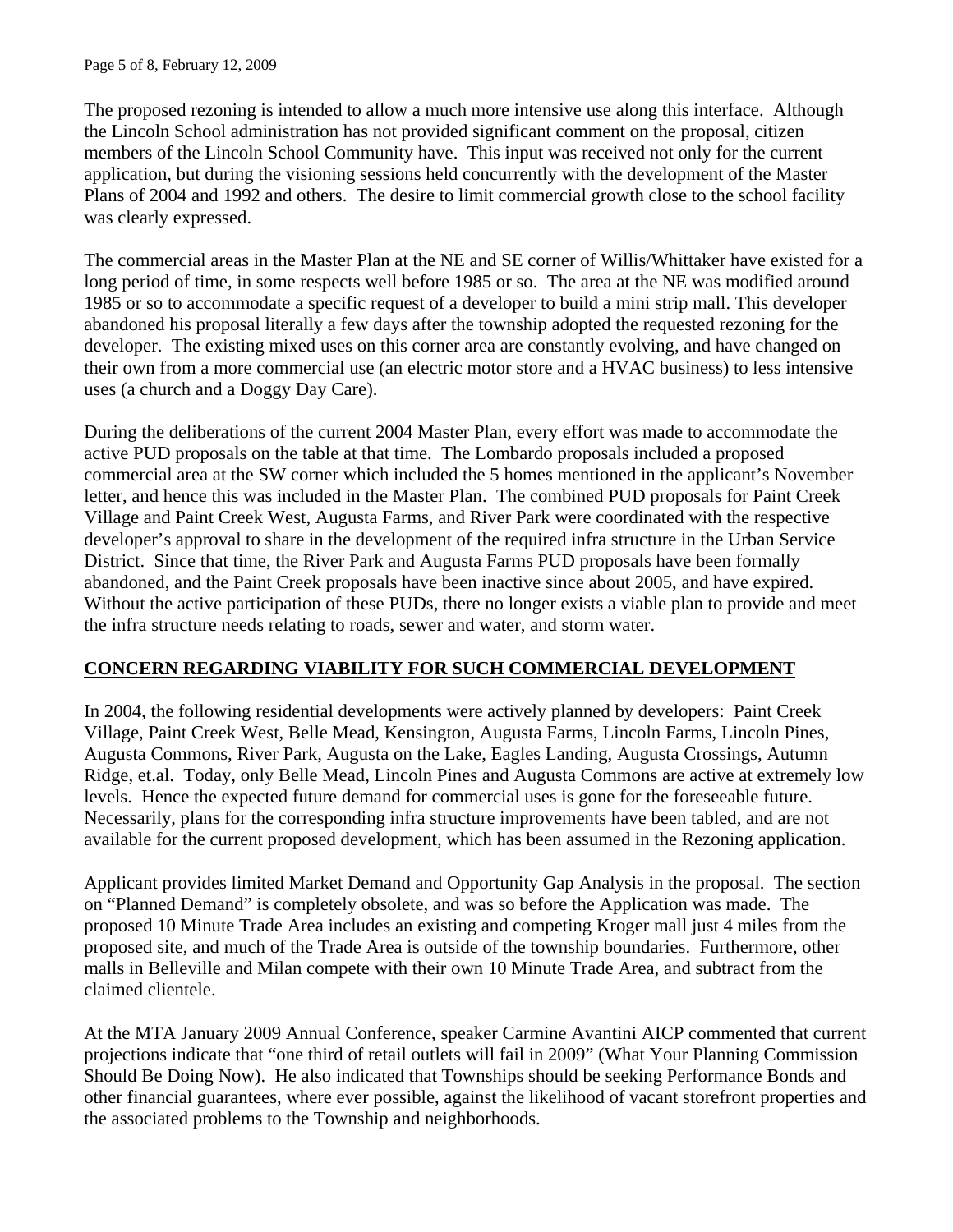On November 12, 2008, a survey was taken of some of the area's existing malls. The results were: Rawsonville Rd/I94 – 7 vacant storefronts; Gault Village – 7 vacancies including 1 very large facility; mall at James Hart Parkway (on Whittaker Rd) – 10 vacancies; Paint Creek Crossing – 16 vacancies. This excludes at least 3 known closed grocery retail facilities in Belleville and Ypsilanti. In the Village of Willis, the following facilities were vacant: Willis Barbershop, Willis Daycare, Laundromat, Roberta Shrock Adult Foster Care, the Pickle Barrel restaurant, Nellis building, Bunyea building and the Willis Feed Mill. The Willis Hardware went out of business a few years ago, but was replaced by MichTechOne (an HVAC business).

It is generally agreed that the Planning Commission has a responsibility to consider the possibility of "over building" as it pertains to managing the public resources and the public interests of safety and welfare.

## **SITE PLAN ISSUES VS REZONING ISSUES**

Applicant has indicated that many of the above issues should and could in fact be resolved during Site Plan Review. However, granting Rezoning implies that the Planning Commission believes that the issues can be resolved generally by refinements of the onsite development, and that generally the existing capabilities of the infra structure are adequate without substantial new costs to the public. Applicant has already indicated that during the Site Plan process, "If the site is developed as zoned, neither the County nor the Township could require roadway improvements to be constructed with the approval of the site plan". This probably extends to sewer and storm water issues that are much more generic than the Site Plan details. Hence any of the major infrastructure issues that extend beyond the proposed site should be resolved prior to any rezoning.

[End of Findings of Fact]

Don Wortman commented that the Planning Commission is advisory to the Township Board on rezoning issues. A recommendation would be transferred based upon "Findings of Fact".

LaFuente commented that some of the storefront vacancies resulted because of mismanagement. McMahon commented on demand usage and population growth. Past bursts of growth were based on new automotive plant construction. This growth was drawn southward with expanding sewer capacity. Now both economic growth and expanding sewer capacity are not likely to occur anytime soon. Tobler added that the infrastructure plans in the 2005 Master Plan were based on the PUDs that were actively being proposed at that time, where the construction of the infrastructure would be financed by these PUDs. Since these developments have been withdrawn or at best stagnant, there no longer exists a viable means to construct this infrastructure.

Allan Greene commented on the impractical size of the planned commercial parcels along Whittaker Rd north of Willis. He indicated that any commercial uses that might be "offensive" at the proposed location could be excluded as a condition. He further commented that our ordinance restricts the size of a commercial building to be less than 30,000 sq ft. Larger structures would require a Special Land Use. The design of the Site Plan can be modified to address the concerns raised, and the applicant is not looking to use public money to create new infrastructure.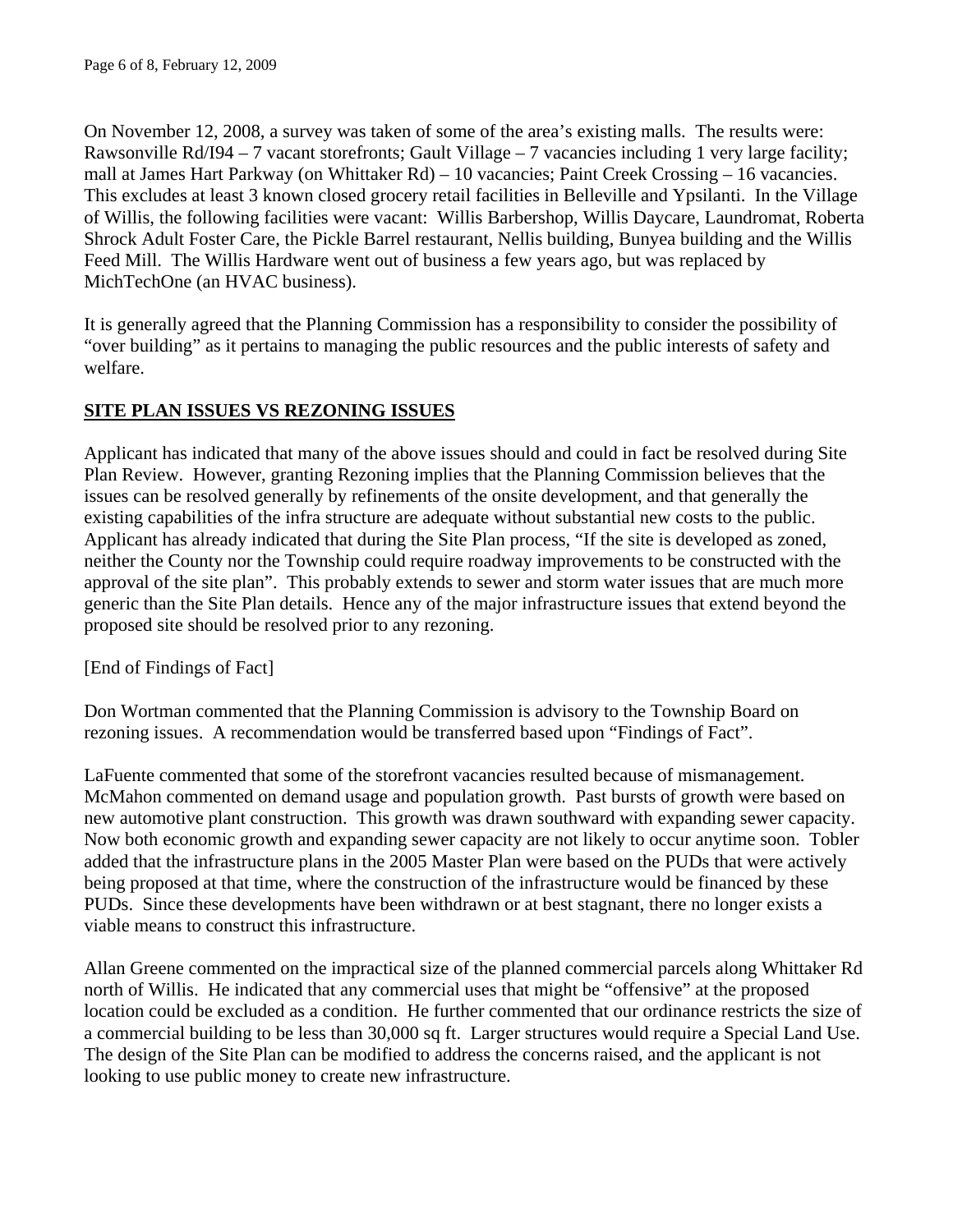Tobler responded that the traffic study has shown that the road improvements must occur, and there must be a means to construct it now at the same time as the shopping mall. When the 2005 Master Plan was written, the properties at the NE corner of Whittaker/Willis were already there, and the Master Plan simply embraced what was already there. The planned commercial location at the SW corner was proposed by Lombardo, and the Master Plan was written to embrace what was being proposed at that time. This proposed commercial district was proposed to support the needs of the thousands of new homes being proposed by the developers.

Keefe commented on the frontage issues along Whittaker Road. Greene and Gershenson responded that they had tried to acquire the properties, but were not successful.

Attorney Winters was asked to comment. Winters stated that he attended the Preapplication Meeting in May 2008, and was disappointed that since that time there was little meaningful progress in the conditions of the Conditional Rezoning. A lot of the issues raised tonight are legitimate issues, and could have been addressed in a Development Agreement. The township is a stakeholder with the Road Commission on the roads. The road improvements in the area of Paint Creek Crossings, for example, were paid for by the developers; developers pay for development, not the citizens of the township. A Development Agreement could address the issues, including phasing, infrastructure, bonding and other appropriate securities can be obtained, and mitigation measures for deteriorating roads for example. There are tools available for guaranteeing the development of needed road improvements, for example, but these must be initiated by the developer as part of the Conditional Rezoning process.

LaFuente commented that between the roads and the sewer, and the economy changing from that in 2006 to 2009, that these were important variables to consider.

McMahon asked about how to address the issues by developing conditions in the Conditional rezoning since the township cannot initiate these conditions. Winters described a process where the concerns were enumerated, and then the developer makes suggestions as to how the concerns can be addressed.. Greene expressed the developer's dilemma about addressing infrastructure issues without assurances that the Master Plan issues would not still result in denial.

Keefe indicated that he believed that there was considerable public opposition to the proposal. In the last two years, there hasn't been a lot of change in the proposal. Selter stated that current task is to vote on the current proposal before us. McMahon indicated that with the current application, there are steps to still go.

Motion by McMahon, supported by Selter, to recommend to the Township Board the denial of the rezoning application by W & W Augusta (RZ-08-01) based upon the presented Findings of Fact and the public comments received. Vote was unanimous for approval.

### 6) OPEN DISCUSSION FOR ISSUES NOT ON THE AGENDA

6a) Correspondence Received – letter from James Gaffney opposing the W & W Rezoning

6b) Planning Commission Members – David McMahon expressed an interest and past experience in brownfields. He was hopeful that the township would consider his interest as an asset in becoming involved with the County. McMahon to investigate.

6c) Members of the Audience – none